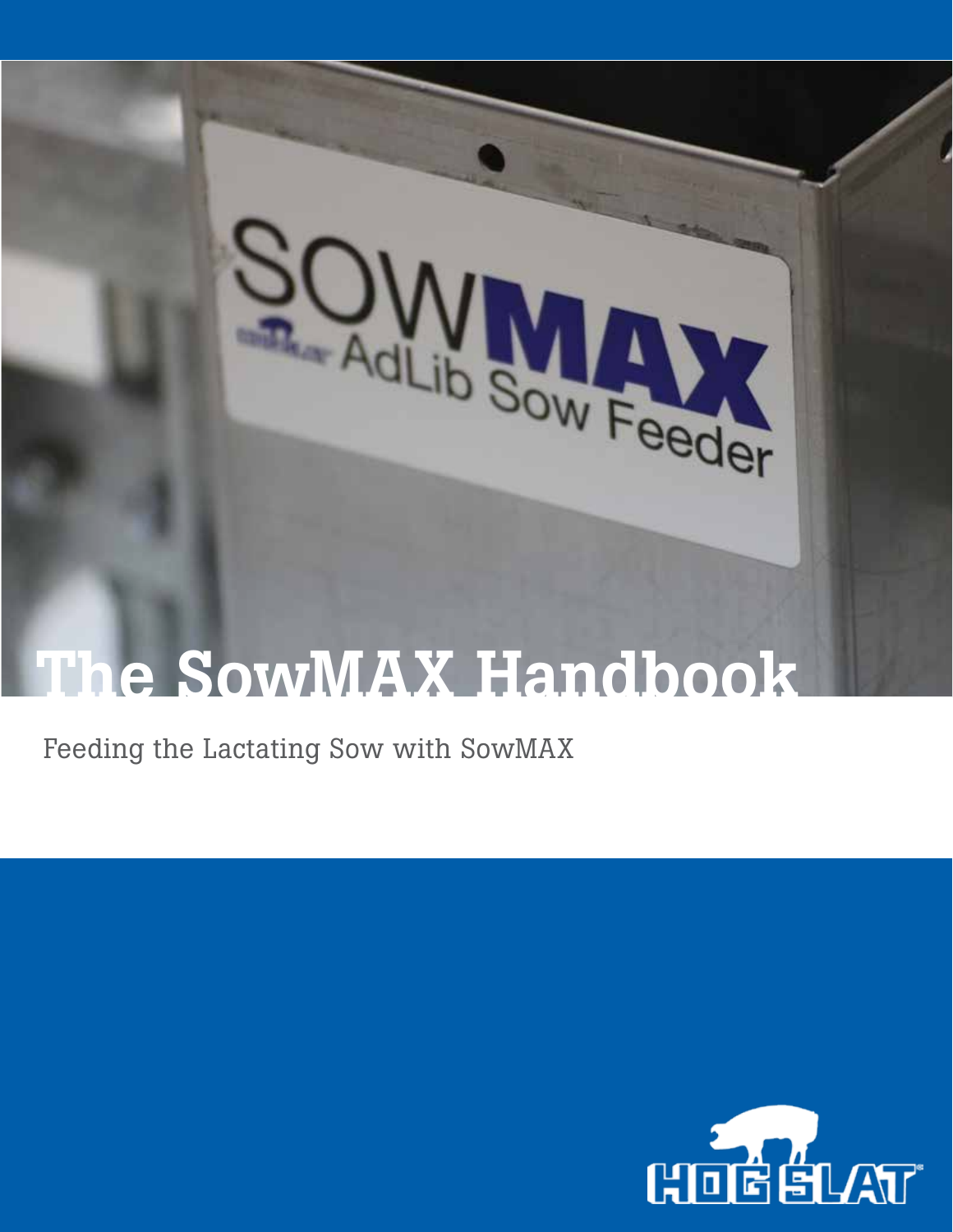### Introduction

Feeding lactating sows is a tough job. Training farrowing house personnel to do the job correctly may be one of the biggest challenges a unit manager faces.







*"The objective of the farrowing barn staff must be to maximize sow feed intake. Whether sows are fed manually or by automatic feeding systems, they should be fed a minimum of twice daily, preferable three or more times per day, and have fresh feed available to them at all times."*

#### This same pamphlet goes on to say

*"...many sows, especially parity 1 and 2 sows, do not consume enough feed during lactation to meet their energy and nutrient needs for maintenance and milk production. The consequence is that these sows mobilize their own body tissues to meet their energy and nutrient needs. It has been shown that excessive weight loss during lactation will compromise subsequent reproductive performance (Hughes 1993, Tantasuparuk et al 2001)."*



Hand feeding a sow in lactation is an extremely difficult skill to perfect. Feed her too much, and the feed can spoil and must be discarded. Feed her too little, and she will not get all the nutrients she needs to produce milk and maintain proper body condition.

Think of it in this perspective, a sow produces more milk per pound of body weight than a milk cow! They can't produce to their full genetic potential without being fed correctly.

SowMAX eliminates all the guesswork. Keep the dispenser full, and sows have fresh feed available 24/7...on weekends, holidays and at night during hot weather.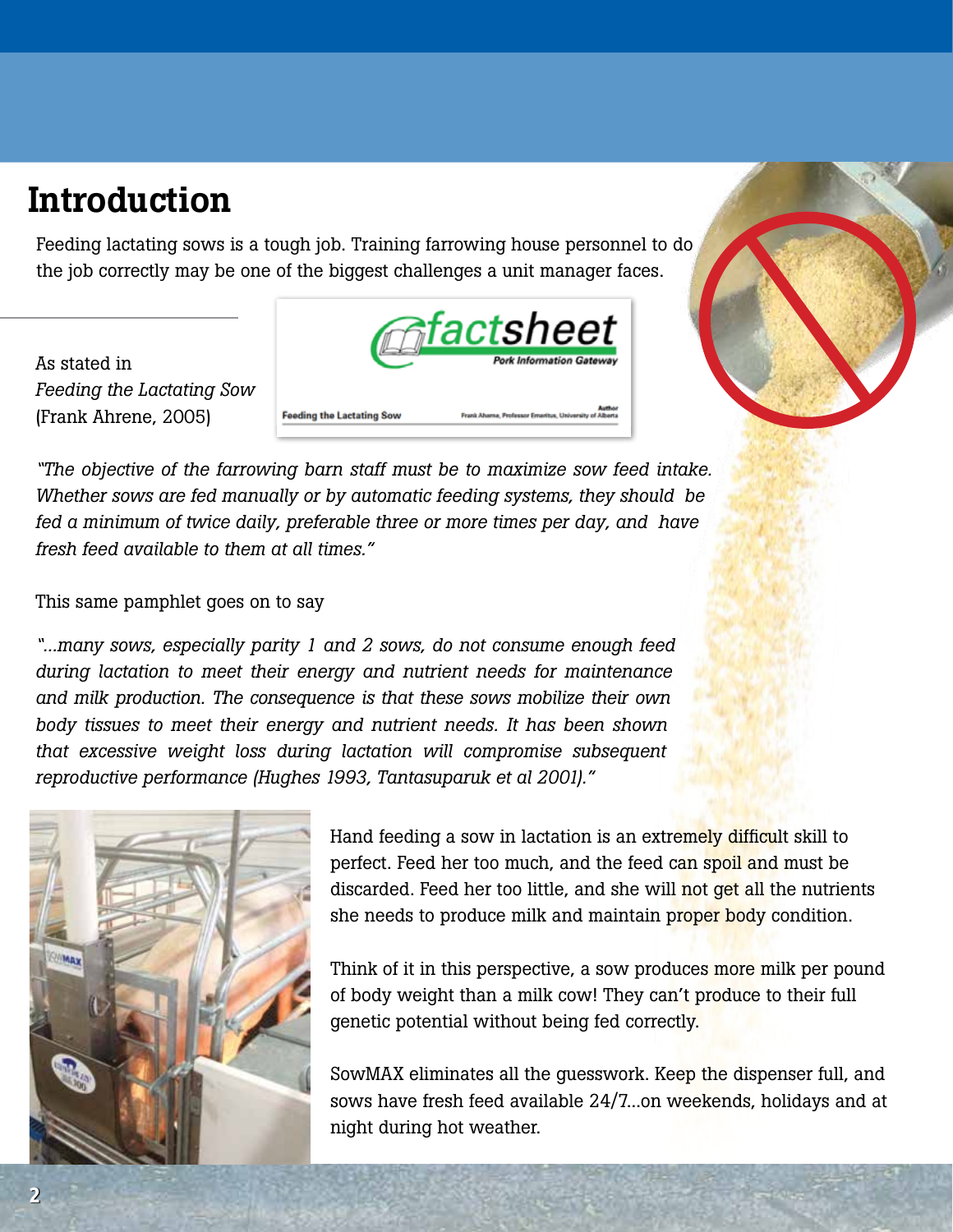## The SowMAX Feed Dispenser

We think the SowMAX feed dispenser is the most effective tool for feeding lactating sows that any producer can utilize.



SowMAX offers these advantages:

#### 100% Stainless Steel construction.

There are no plastic parts to wear or go out of adjustment.

#### No motors or electronics.

Many systems use a metering motor to dispense the feed and ear tags to start the motor. SowMAX uses the simple action of the sow activating a lever - no motors to replace or ear tags to lose.

#### Adapts to existing feeders and delivery systems.

Choose from a 20 lb. hopper for hand filling or install with a feed system to automatically fill the dispensers. Adapts to most existing farrowing feeders with simple brackets.

#### Positive actuation and adjustment.

Other systems utilize a bumper ball or bar that can vary in the amount of feed delivered. With SowMAX, you adjust the amount, and the trigger mechanism dispenses that exact amount every time the sow activates the lever.





**3**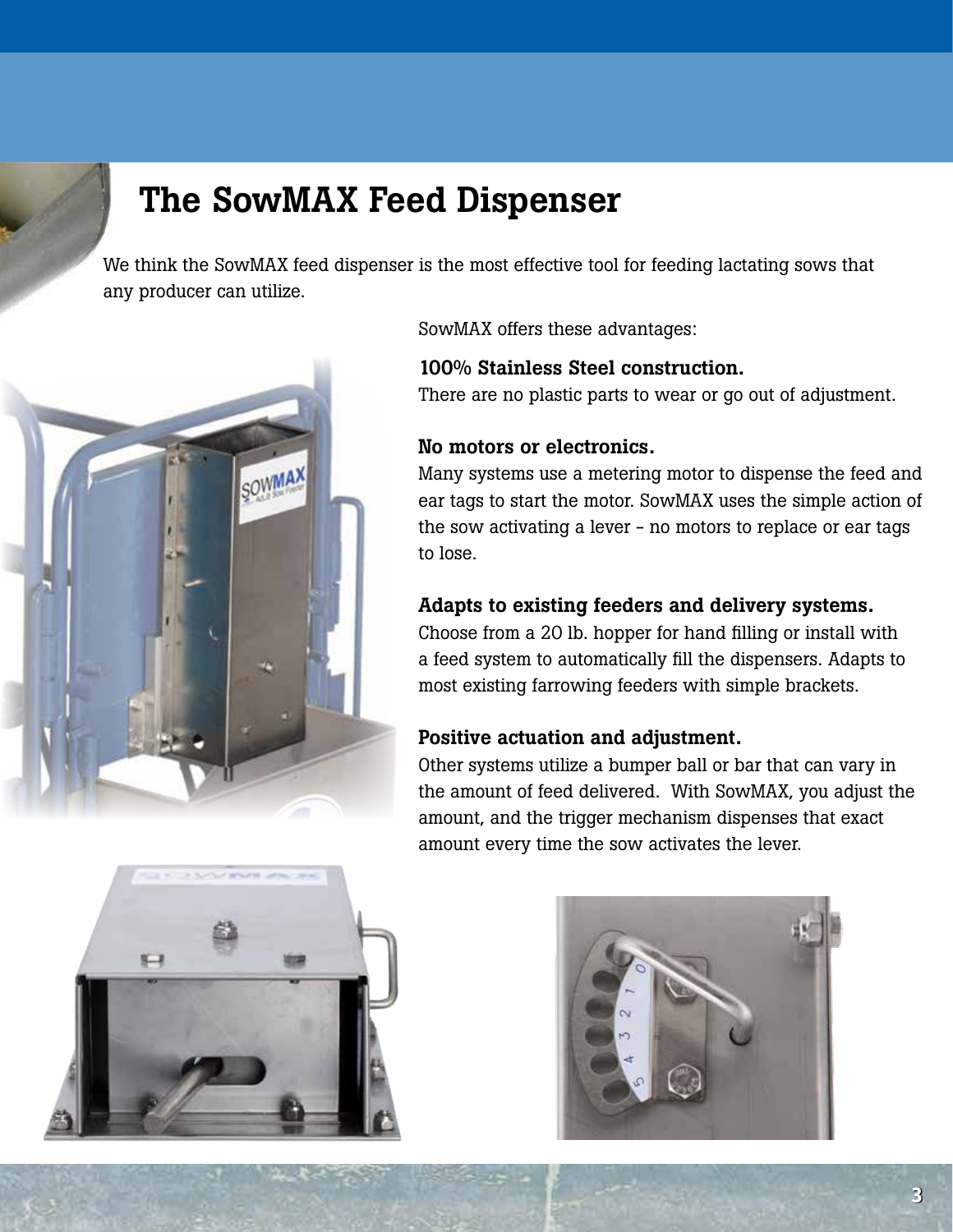## Feeding Procedure

Prior to farrowing (110 -114 days), hand feed 2-3 lbs. twice per day. Set the adjustment lever on the side of the dispenser to its widest opening. Place the feed into the hopper and hand activate the trigger lever to assure animals can manipulate the feed action. Activating the lever gets the sows up and accustom to using the SowMAX trigger. This training is especially important with first litter gilts. Continue to hand feed this limited ration until three days after farrowing.





On day three, fill the hopper full in the morning. Later in the day check for feed disappearance or a noticeable indention of the feed level. If no feed disappearance is present, the sow has not eaten and needs additional attention.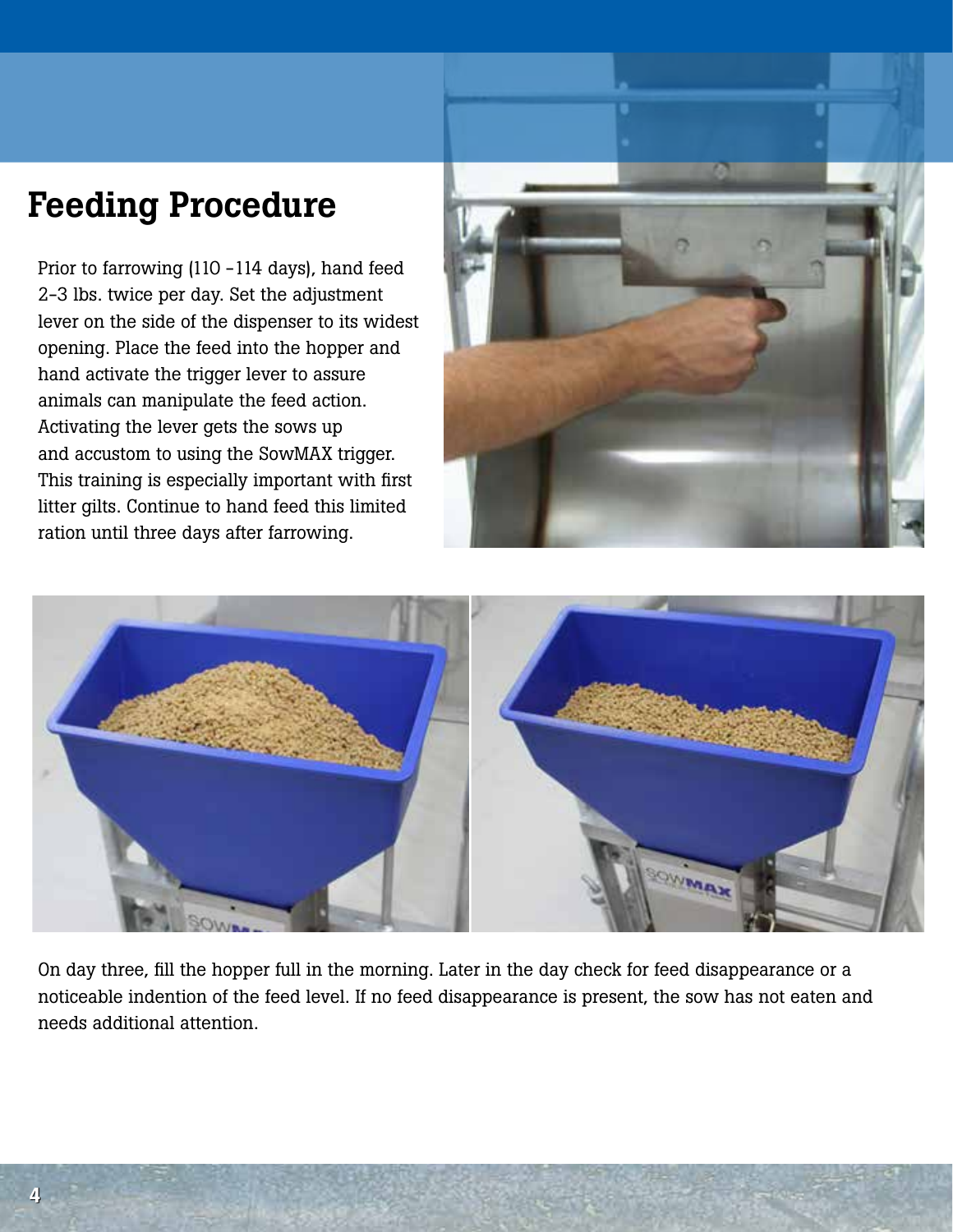Check for excess feed in the feed pan. If excess feed is present, move the side adjustment down to a lower setting to limit the amount of feed delivered with each levered stroke.

Also, check for the presence of wet feed in the feed pan. If the feed is wet, make the necessary adjustments to nipple placement or reduce water line pressure to prevent water from spraying into the feed pan.

Fill the hopper again in the afternoon of day three. Continue to fill the hopper morning and evening through the remainder of the lactation period.





The SowMAX dispenser holds approximately 6.5 pounds of feed. Adding the blue plastic hopper, feed capacity increases to 20.5 pounds. Topping off the hopper with feed both morning and evening, will provide any sow with a full day's ration.

If using a 3" drop pipe from an overhead fill system, you can estimate the amount of feed storage. A 3" tube holds about 1.5 pounds per foot. A typical length for a drop tube is about three feet. Multiplying the length of the feed tube with the feed capacity per foot of the tube will provide estimated feed storage capacity. For example, a 3" drop tube at 3' long will hold 4.5 pounds (3x1.5=4.5). Adding the amount of feed in the SowMAX to this number will provide total estimated feed capacity, in this case estimated feed storage would be 11 pounds. With this combination, it may be necessary to fill the SowMAX three times per day for heavy milking sows late in the lactation period.

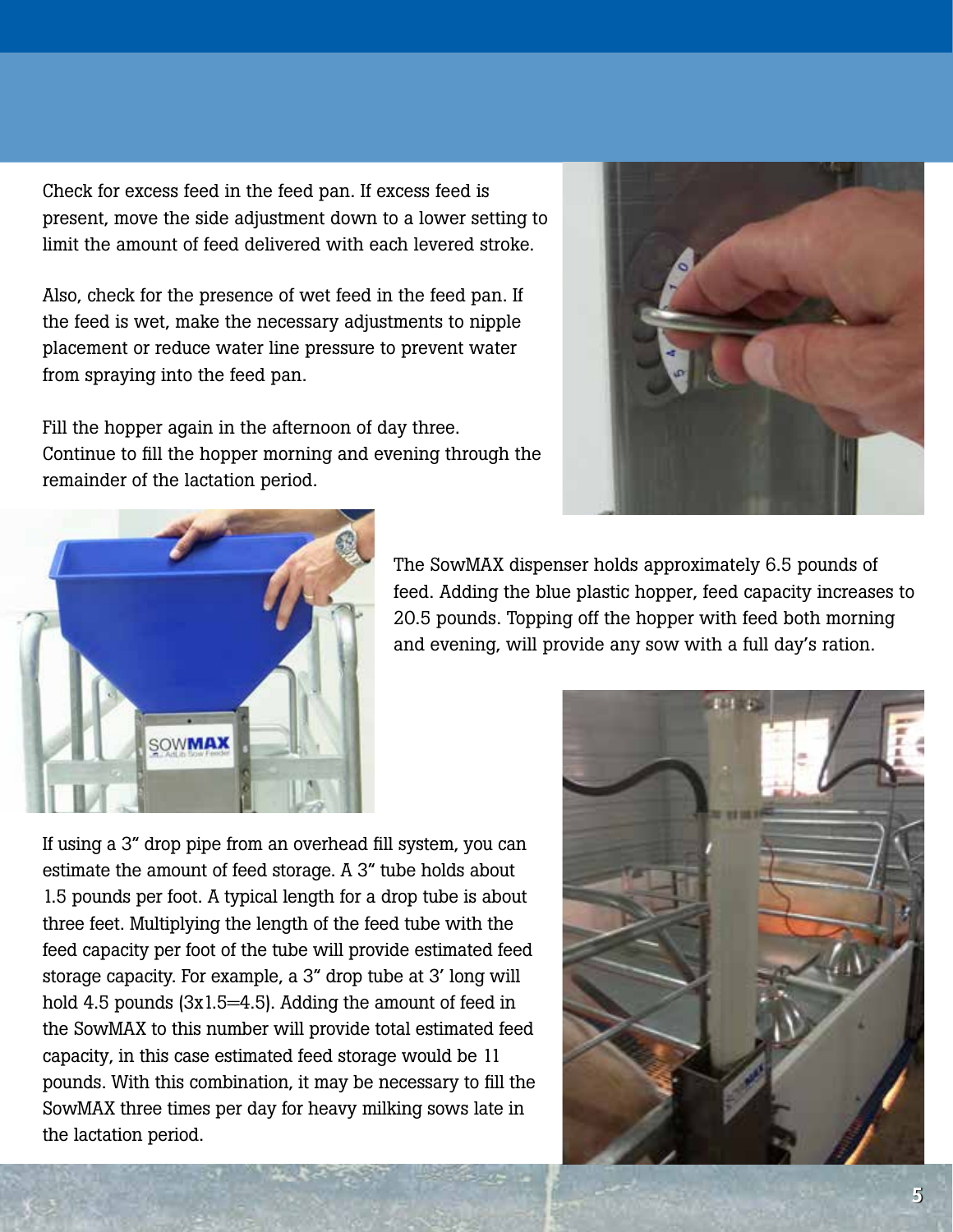### Checklist to Order SowMAX for Existing Crates

We will need some additional information to help you determine the best method of incorporating SowMAX dispensers to your existing farrowing crates.

Generally, SowMAX is mounted onto a head gate instead of bolting directly onto a feeder. This allows for feeders to be easily pivoted or removed for cleaning.

First, take a picture of the farrowing crate door frame and the head gate with your smartphone. This will help describe the type of drop rods and clips on your equipment. Size of the feeder also determines the mounting location for the SowMAX dispenser.

Second fill out the simple diagram (on page 7) showing dimensions of the head gate. Fill in any pipes or solid areas on the crate.

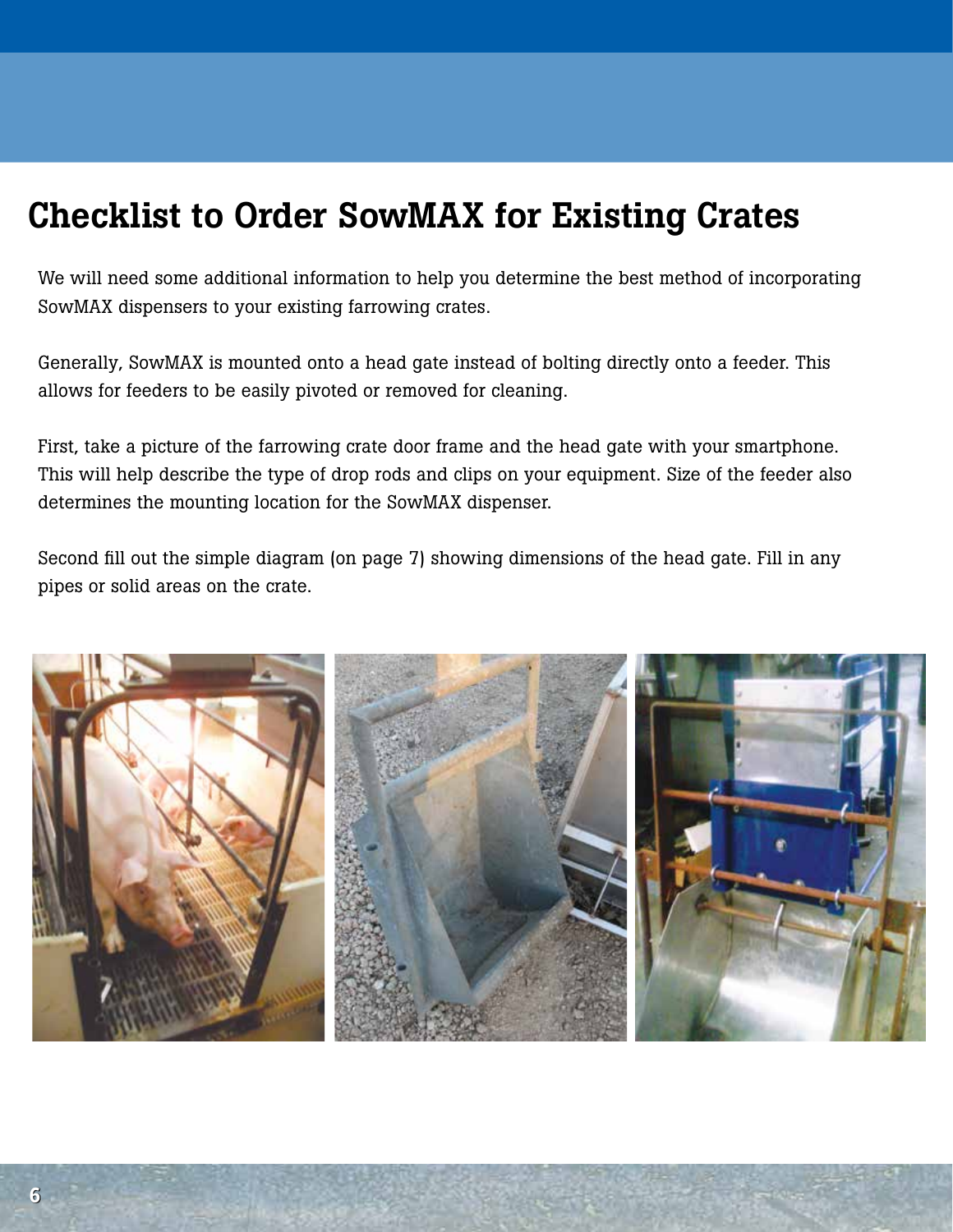

Click http://www.hogslat.com/HSIHeadGate/HeadGate to access the electronic version of the diagram. Fill in the dimensions, contact information, and click the send button.

To send photos, click HERE on the same form to create a separate email to webinfo.us@hogslat.com. Attach any photos of the head gates, crates and feeders. Our sales staff will use the diagram and photos to quote attachments needed to add SowMAX dispensers to your existing crates.

To access the diagram from a printed version, go to www.hogslat.com and search for SowMAX. Located under the Resource tab, is a link to the head gate diagram.



**7**